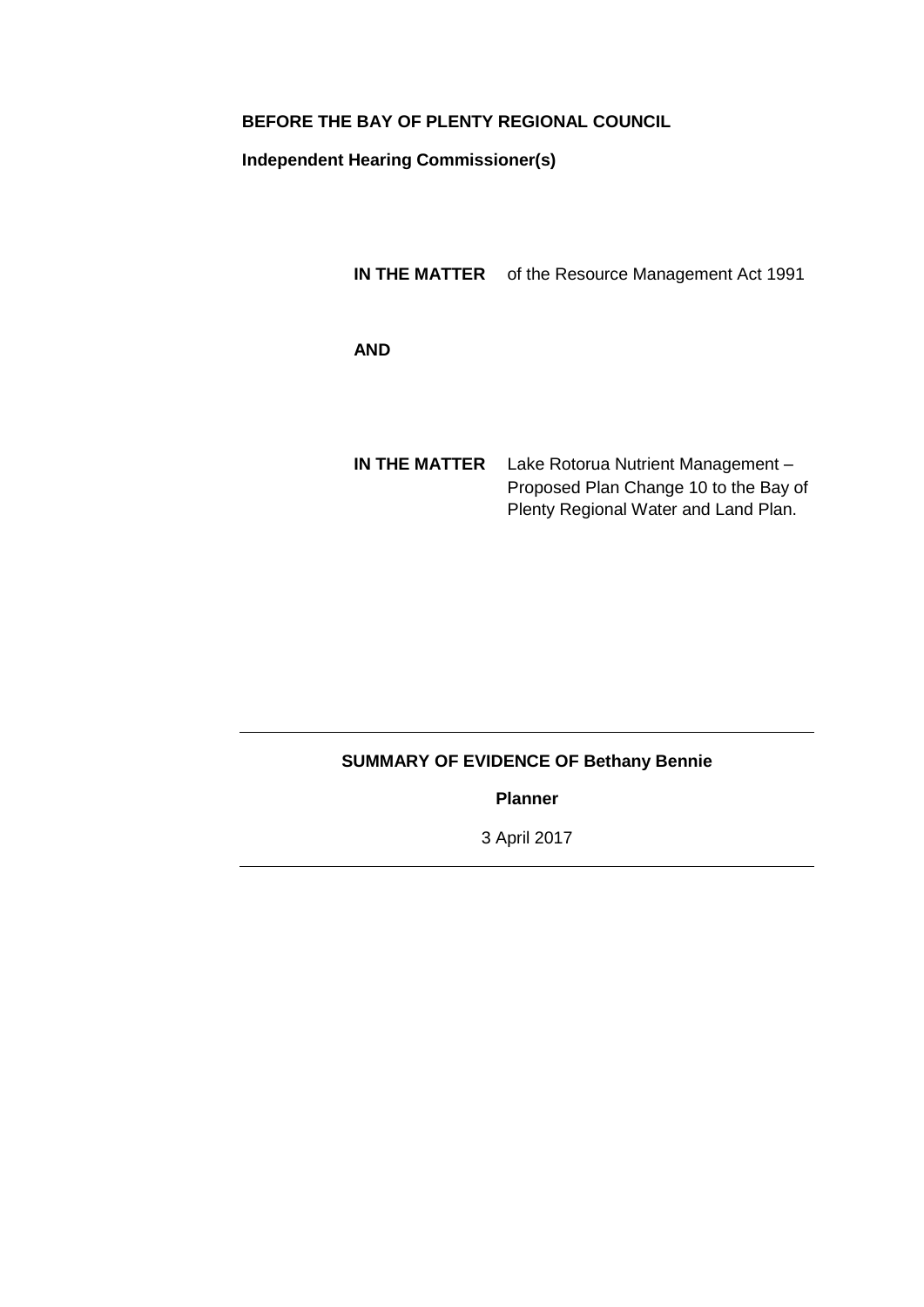# **QUALIFICATIONS AND EXPERTISE**

- 1. My name is Bethany Bennie, and I have been employed as a Planner at Boffa Miskell Limited (BML) for the past three years. I hold the qualification of Master of Planning Practice from the University of Auckland and I am an Intermediate Member of the New Zealand Planning Institute.
- 2. In this matter, I was engaged by The Fertiliser Association of New Zealand (FANZ) to prepare a submission on the Proposed PC10 (Lake Rotorua Nutrient Management) to the Bay of Plenty Regional Water and Land Plan (PC10) in April 2016 and a further submission in September 2016.

# **CONTEXT FOR THIS SUPPLIMENTARY EVIDENCE**

- 3. Evidence in Chief was presented to the Hearing Panel on 16 March 2017. The approach taken in presenting the evidence was that recommendations from the Officers' Report and Rebuttal Evidence from the Officers may or may not be accepted by the Hearings Panel.
- 4. It is acknowledged that a significant number of submission points raised in the original submission of FANZ were accepted and satisfactorily addressed by the Officers' Report recommendations. In response to my Evidence in Chief, the Rebuttal Evidence of the Officer has also accepted a number of submission points and recommended further amendments.
- 5. In this supplementary evidence, it is assumed that the recommendations of the Officers' Report and recommendations arising from the Rebuttal Evidence will by and large be accepted by the Hearing Panel, and so there is now focus on those matters still outstanding.
- 6. I have read the rebuttal evidence of Ms Rebecca Burton, Mr Simon Park and Ms Sharon Wooler. I am supportive of the majority of their recommendations as outlined in Appendix A.

### **SUMMARY OF OUTSTANDING MATTERS**

7. The outstanding matters where I do not support Council's recommendations relate to: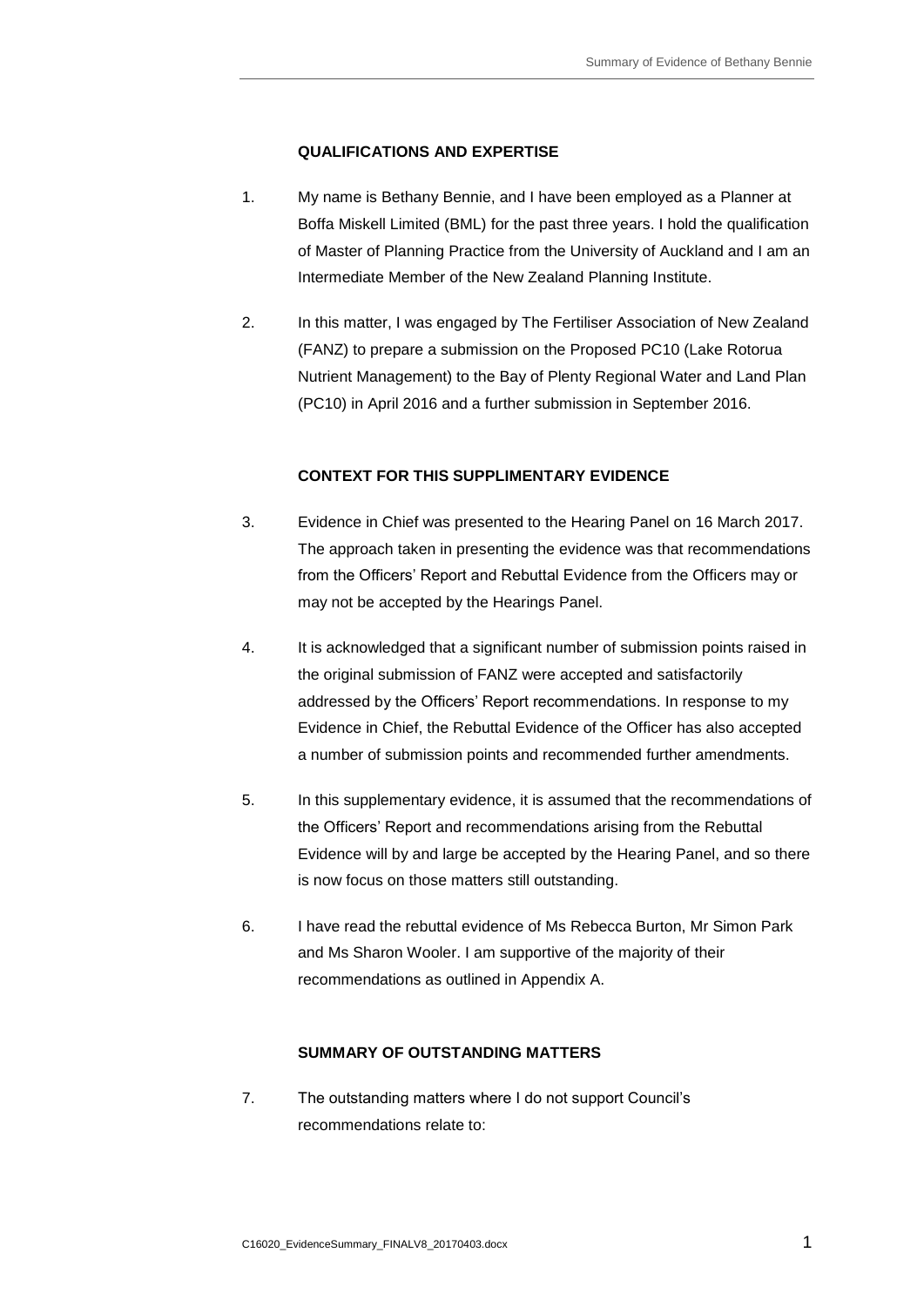- Reference to ongoing requirement to use OVERSEER® Version 6.2.0;
- Use of the word 'Avoid" in Policy LR P11;
- Using Certified Nutrient Management Advisers for consistency in establishing nitrogen loss values based on OVERSEER Nutrient Budgets and preparing Nutrient Management Plans;
- Definition of 'Significant Farm System Change';
- The wording of Schedule LR Two.

#### **COUNCIL RECOMMENDATIONS TO THE PANEL**

8. Appendix A to this summary of evidence outlines in a table format the Council recommendations to the Panel and whether or not I support the recommendations. Where I state support for the recommendations, these are in addition to the supported recommendations outlined in Appendix A of my Evidence in Chief (dated 22 February 2017).

# **OVERSEER® VERSION 6.2.0**

9. I note Mr Park has sought to address the issue raised about using OVERSEER 6.2.0 with recommended amendments to Policy LR P3 (c). These amendments are as follows:

> *"The most current version of OVERSEER®, 6.2.0 except for nitrogen discharge allocation purposes where version 6.2.0 applies, and…"*

10. Ms Burton added to the above amendment recommending the following in LR P3 (c) and LR P12:

#### *The most current version of OVERSEER®, except for initial allocation purpose where OVERSEER® 6.2.0 applies…*

11. I support this recommendation in part as I believe it is helpful, except that by referring to the present tense, it implies version 6.2.0 is can be still used. Further improvement of this wording may be achieved by being clear that the use of OVERSEER 6.2.0 applied to the initial nitrogen discharge allocation. Suggested wording is as follows: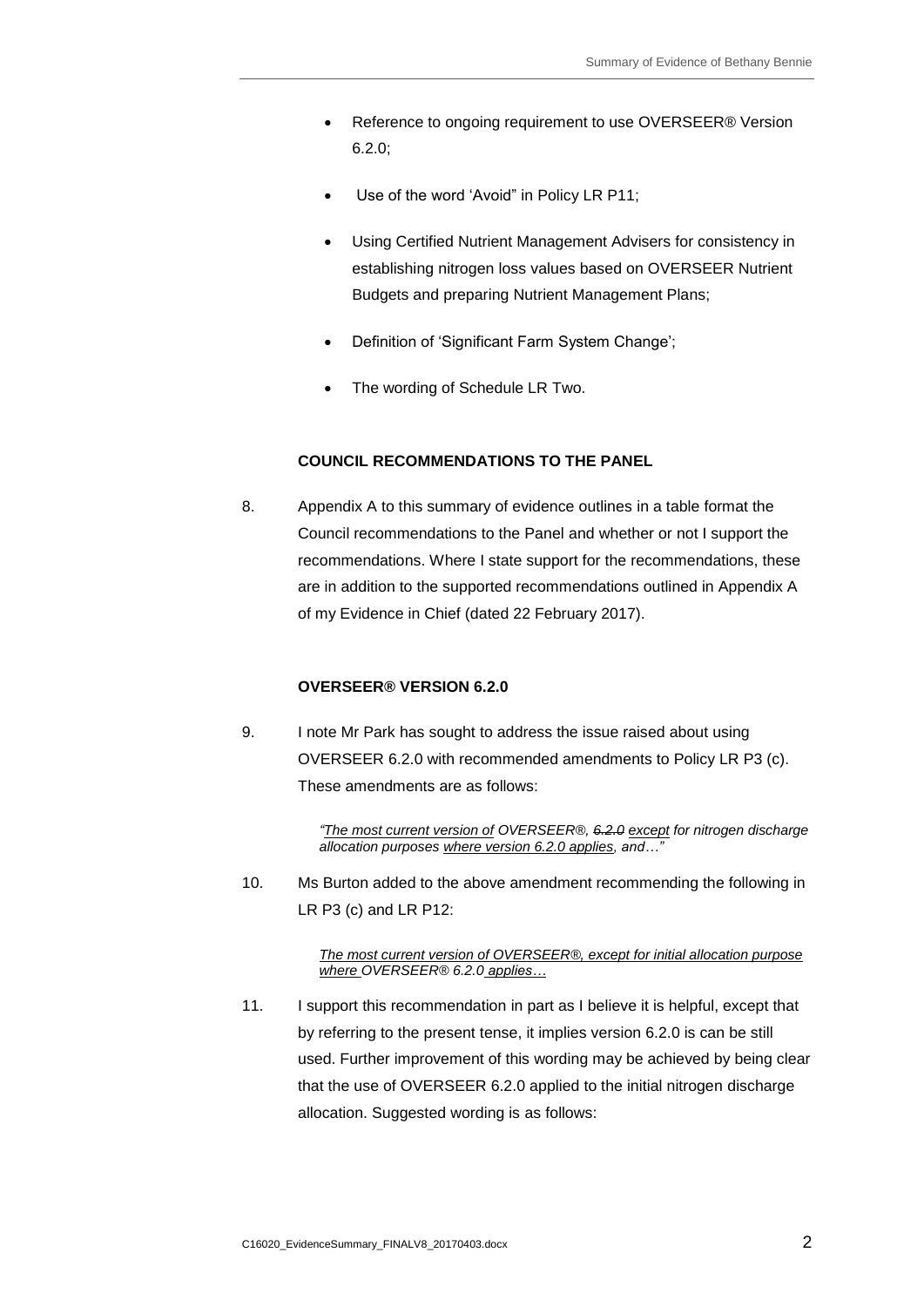*The most current version of OVERSEER®, except for the initial nitrogen discharge allocation purposes where OVERSEER® 6.2.0 was applies applied...*

- 12. Furthermore, I am still uncomfortable with the manner in which the plan references OVERSEER 6.2.0 in Schedule LR One as it appears that it will continue to be used, even though version 6.2.0 is no longer accessible.
- 13. Mr Park acknowledges in para 8 of his rebuttal summary that OVERSEER 6.2.0 would not need to be run again to determine a new Nitrogen Discharge Allocation (NDA) under Rule LR R10 as a NDA can be determined using (quote) 'the relevant combination of v6.2.0 allocation spreadsheet data, reference files and GIS'. However, as recommended by Ms Burton's Rebuttal Evidence, Rule LR R10 (b) (transfer of NDA or MRT) requires a new NDA to be determined for both the source and destination land in accordance with Schedule LR One.
- 14. Schedule LR One (A) states that (quote) '*all benchmark information is converted to OVERSEER 6.2.0 for the purpose of calculating NDAs'*, and again the introduced amendment in part B states '*NDA's are calculated in kg/N/ha/yr using Overseer 6.2.0 and are then expressed as a percentage of the relevant reference file*'. This appears to require that the plan user would have to use OVERSEER 6.2.0 to calculate their NDA.
- 15. If it is possible to calculate a new NDA using the excel spreadsheet, reference files and GIS described in Mr Park' rebuttal evidence, I suggest that Schedule LR One is worded slightly differently to state that OVERSEER 6.2.0 values have already been calculated and sit outside the plan in a spreadsheet. In my opinion, this would provide clarity for the plan user that OVERSEER 6.2.0 does not have to be used per se, rather existing values from OVERSEER 6.2.0 will be used to calculate a properties new NDA. I suggest that the following wording could be included after the second sentence of Schedule LR One and before point A:

*Initial Start Points, Managed Reduction Targets and Nitrogen Discharge Allocations were calculated in OVERSEER® 6.2.0 following the below methodology. These values are recorded in a spreadsheet held by Regional Council and will inform any future Start Points, Managed Reduction Targets and Nitrogen Discharge Allocations.* 

16. If it is not possible to calculate a new DNA using the excel spreadsheet, reference files and GIS as described in Mr Park's evidence, I recommend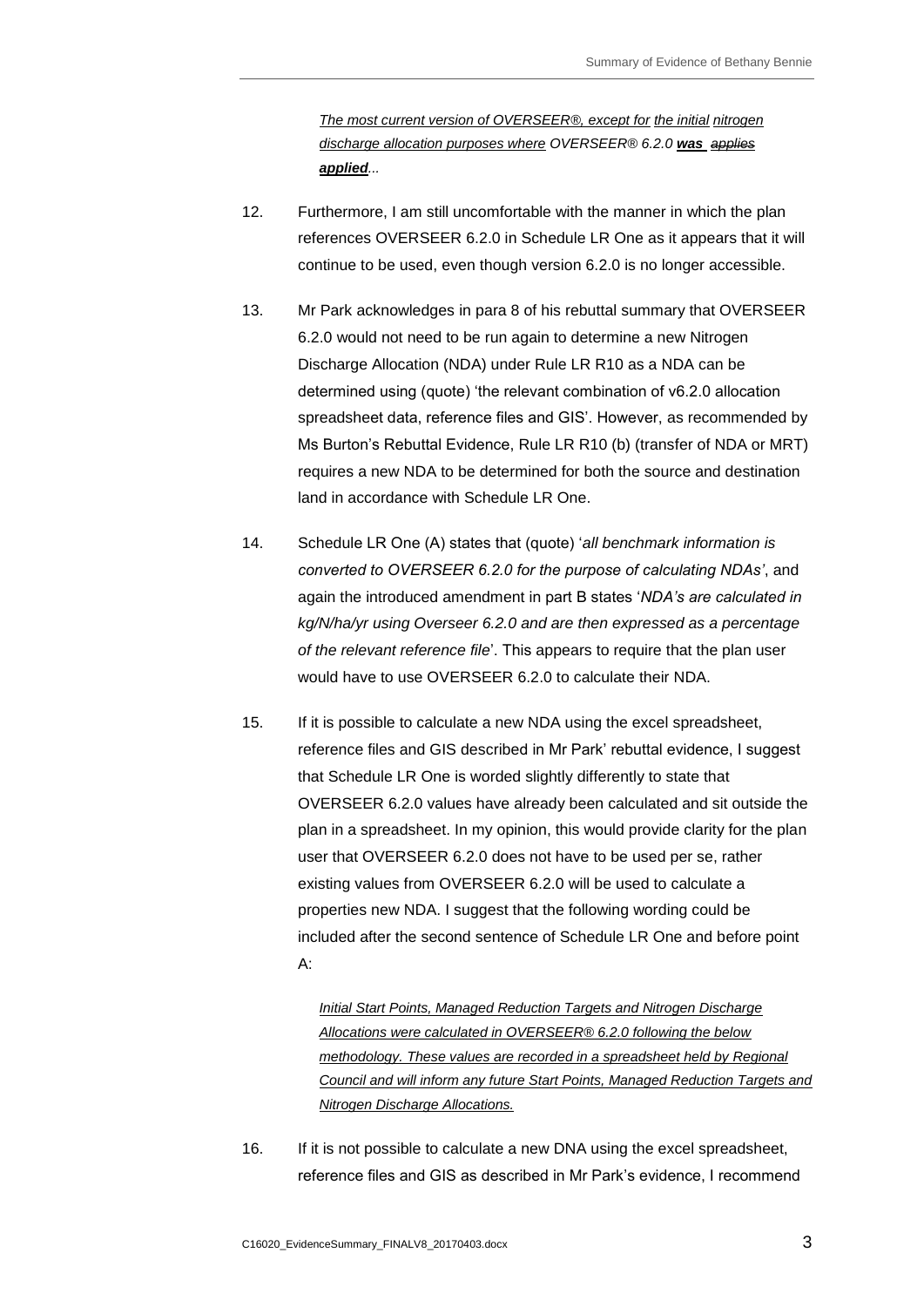the amendments I sought in my Evidence in Chief; the deletion of any 6.2.0 reference in Schedule LR One and LR Five.

# **NEW POLICY LR R11**

- 17. My evidence and FANZ submission sought to replace or amend Policy LR P12 (now Policy LR P11) to provide for a restricted discretionary or discretionary activity status to apply to activities that cannot meet the permitted and controlled activity standards. This was particularly because of concern with Schedule LR Six that required farmers to 'demonstrate managed reductions to achieve the MRT and 2032 NDA'. The amendments to Schedule LR Six as per Ms Burton's Rebuttal Evidence are supported.
- 18. The replacement wording of what is now new LR P11 (as detailed in Ms Burton's Rebuttal Evidence) is not supported due to the use of the word 'avoid'. My reasoning for this draws from two recent High Court decisions related to non-complying activities and plan drafting.
- 19. The most recent case is relevant to non-complying activities when drafting objectives and policies. The case, *RJ Davidson Family Trust v Marlborough District Council* [2017] NZHC 52 was in relation to a resource consent application. The High Court concluded that plans should already reflect the requirements of Part 2 of the RMA and as such there is no need to specifically refer to Part 2 of the RMA in consent applications.
- 20. Commentary on the case by Kensington Swan Lawyers<sup>1</sup> states "(the case) …*will mean that objectives and policies in plans… will assume greater importance for resource consent applications… resource consent could become much harder to obtain where there are strong or unqualified policy directions, such as to 'avoid' specified effects… More than ever, it will be vital to ensure that objectives and policies strike the right balance and 'say what they mean'. Matters of discretion and assessment criteria will also become more important and will need to be more comprehensive'*.
- 21. Section 104D(b) of the RMA is one of the 'gateway tests' for noncomplying activities and states that 'the application if for an activity that will not be contrary to the objectives and policies of... the relevant plan'. The use of the word 'avoid' in new Policy LR P11 is a 'strong policy direction'

-

<sup>1</sup> https://www.kensingtonswan.com/Legal-Updates-And-Events/Newsflashes/High-Court-case-changeshow-resource-consent-appli.aspx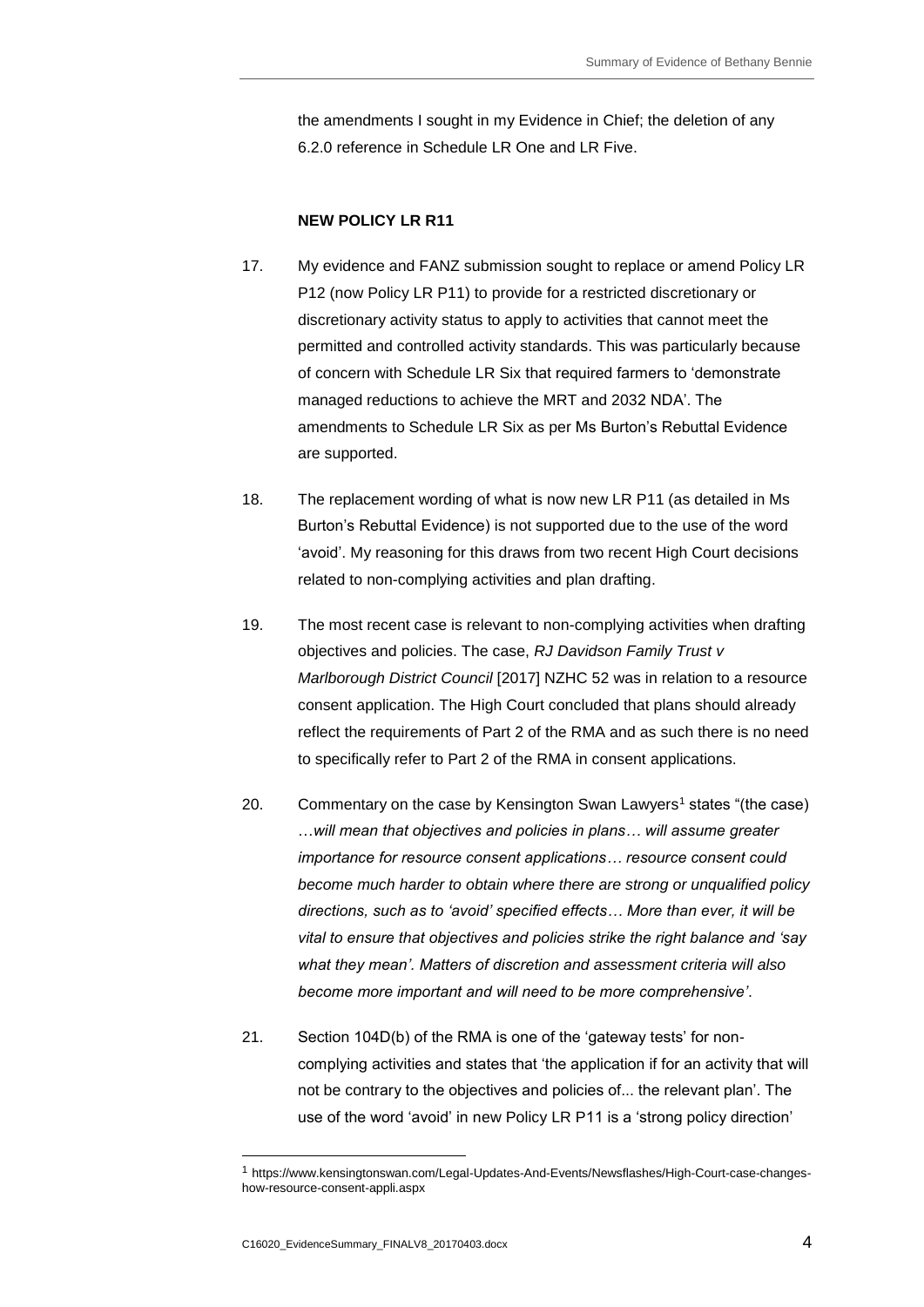and would close the s104D(b) gateway test leaving the decision on a noncomplying activity up to the other gateway test; whether or not the adverse effects of the activity are minor (s104D(a)).

- 22. 'Minor adverse effects' have been addressed in the High Court case *Queenstown Central Ltd v Queenstown Lakes District Council* [2013] NZHC 815; *Queenstown Central Ltd v Queenstown Lakes District Council* [2013] NZHC 817. This case was discussed in para 62-70 of my Evidence in Chief. In summary, the High Court determined that '*the statutory test of "minor" needs to be understood in context and applied within the policy framework. The purpose of section 104D(1)(a) is to allow applications for non-complying activities where the adverse effect on the environment is so minor "that it is not likely to matter", even though the activity may be contrary to the operative and/or proposed plans. Assessing whether an effect is minor for the purposes of section 104(1)(a) involves both a quantitative and qualitative analysis*'. The High Court considered that a minor effect is "a very small eye in the needle". This implies that any adverse effects of a non-complying activity would need to be so minor 'that it is not likely to matter'. In relation to new Policy LR P11, as discussed the use of the word 'avoid' closes one of the gateway tests (s104D(b)). So for a non-complying activity to be granted resource consent any adverse effects of the activity would have to be such that they are 'not likely to matter'.
- 23. Under PC10 a non-complying activity status would apply to an activity that does not comply with LR R2 or an activity that does not comply with controlled activity conditions by not having a NDA, MRT or a NMP. As NDAs and MRTs are issued by Council, the non-compliance of the land user would relate to not having a NMP. FANZ support the use of NMP but also support innovation in the management of nutrient run-off.
- 24. In light of the current wording of Policy LR P11, the standard set by the two high court cases would make a non-complying activity application difficult to achieve. Consequently, I suggest the following further amendment to Policy LR P11:

*Manage by way of resource consent, avoid the establishment or continued operation of farming activities within farming/property enterprises within the Lake Rotorua groundwater catchment that are not permitted and have no identified or agreed Nitrogen Discharge Allocation and Managed Reduction Targets or have not provided Council with a Nutrient Management Plan. Resource consents for such activities need to consider adverse cumulative*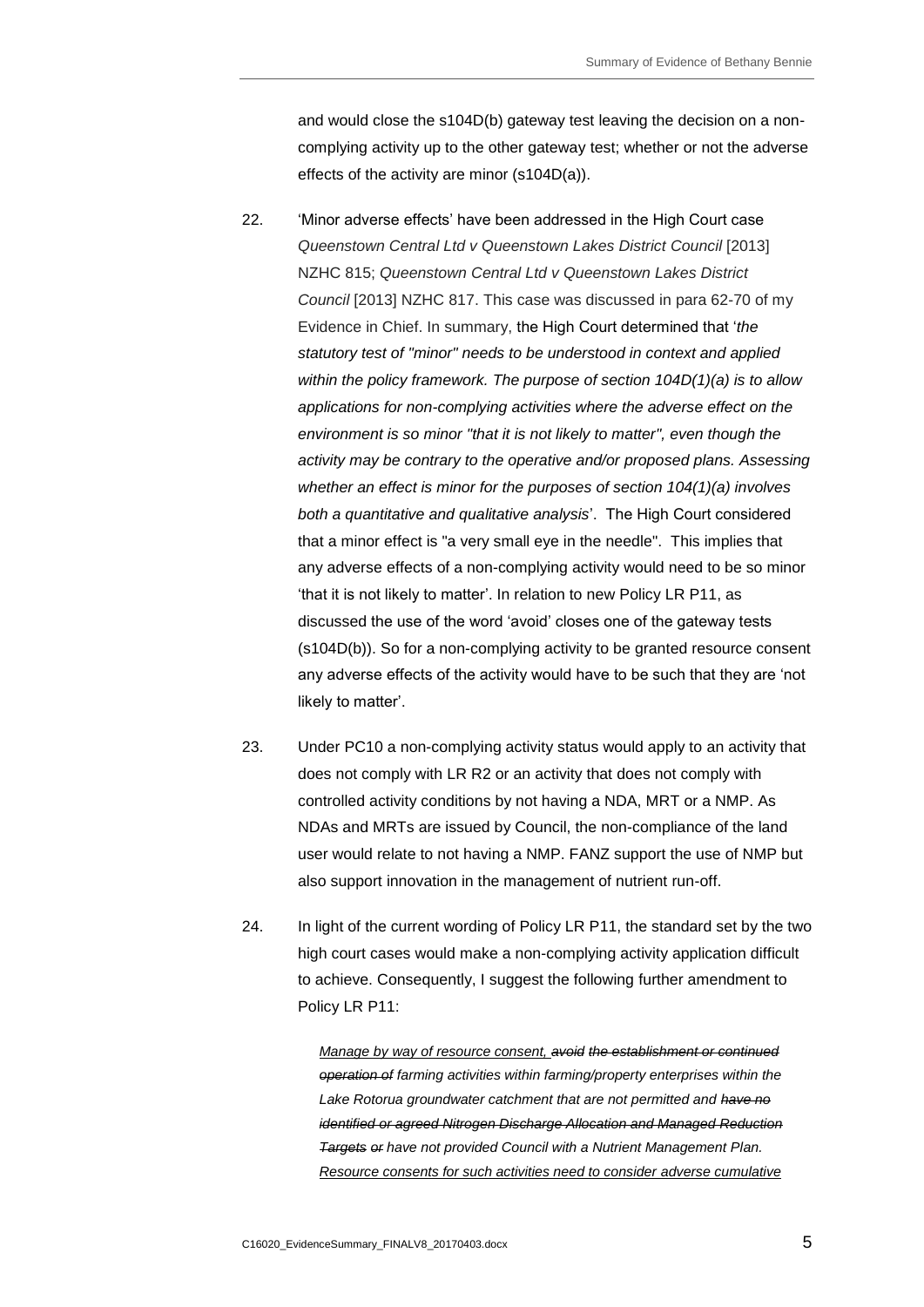*effects on the sustainable load to Lake Rotorua, and where appropriate, any alternative nutrient management approach.*

- 25. In light of the above discussion I recommend the deletion or rewording of new Policy LR P15 as it closes the gateway test by requiring both:
	- the effects of an activity to be minor, and
	- an activity not contrary to the objectives and policies.

The policy is therefore more stringent that Section 104D of the RMA. If the policy is not deleted, the following wording is suggested:

*Only provide approval to non-complying farming activities and/or bush/scrub and/or plantation forestry where assessment has shown adverse effects to be minor and or will contribute to the Lake Rotorua Water Quality Objectives and Policies being met.* 

26. I consider I have scope to make the above recommendation (submission reference 70:45).

#### **DEFINITION OF SUITABLY EXPERIENCED AND QUALIFIED PERSON**

27. On further consideration, I seek the following changes to the definition of 'Suitability Qualified and Experienced Person':

> *Implements OVERSEER® input best practice and uses standard protocols recognised and approved by the Bay of Plenty Regional Council including those specific to the Lake Rotorua groundwater catchment; and*

*has completed both the "Intermediate" and the "Advanced" courses in "Sustainable Nutrient Management in New Zealand Agriculture" conducted by Massey University and has at least five years' work experience in a land use/farm advisory role; or Is a Certified Nutrient Management Adviser, certified under the Nutrient Management Adviser Certification Programme Ltd; and…*

28. Greg Sneath of FANZ provides detail on the Nutrient Management Advisor Certification Programme Ltd in para 6-9 of his Statement of Evidence (dated 6 March 2017). In summary, the Nutrient Management Advisor Certification Programme Ltd was established to ensure a transparent set of standards for advisers to meet, so that they can provide nationally consistent advice in the implementation and interpretation of Nutrient Budgets and Nutrient Management Plans. The 'Intermediate' and 'Advanced' courses from Massey University are prerequisites under the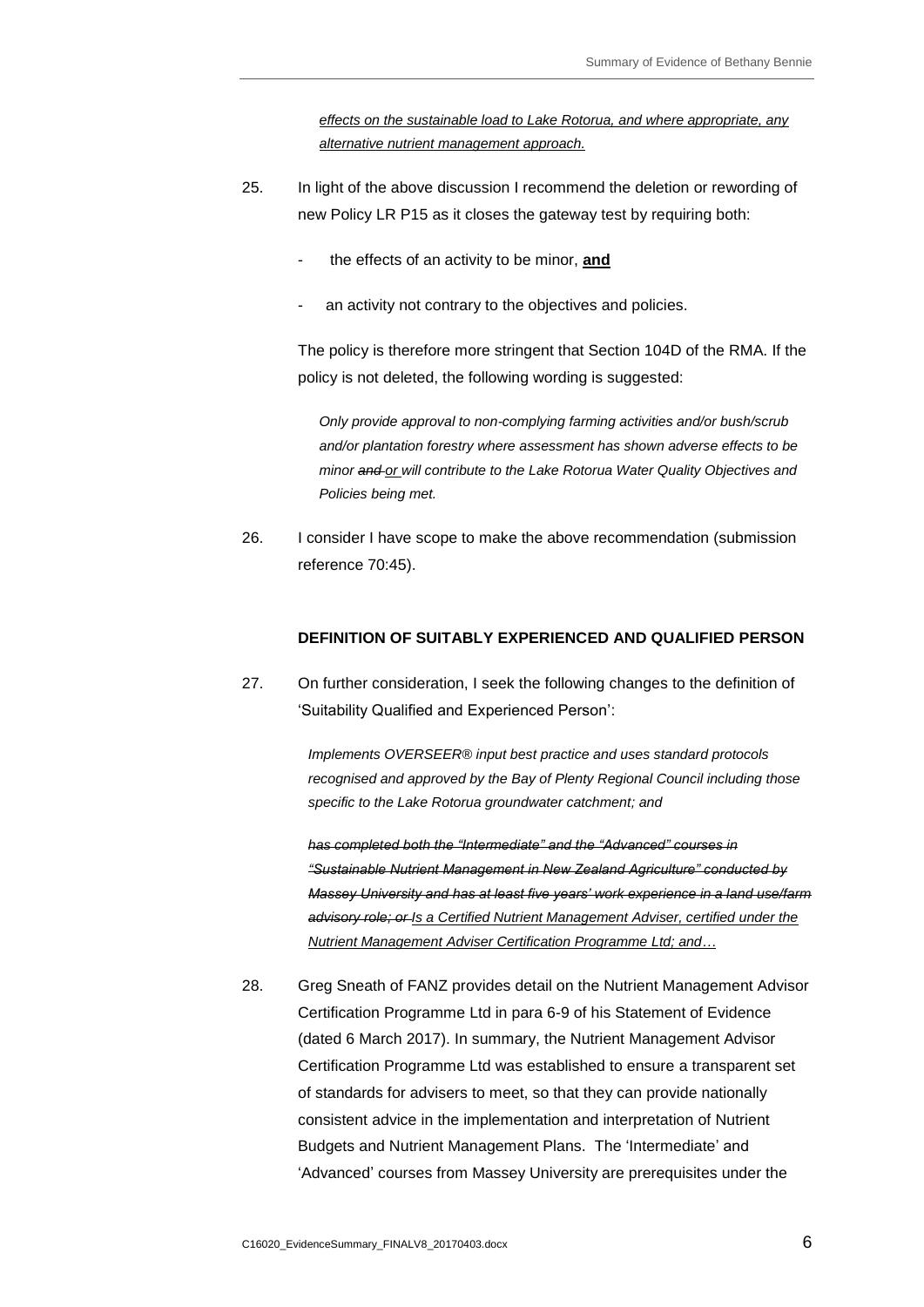Certification Programme. The Certification Programme also requires two years' experience in the industry, completion of five NMPs within two years (one of which within the previous six months), and the successful completion of an on-line assessment. To retain the certification, advisers are required to complete fifteen hours of professional development each year (including compulsory learning modules).

29. The current definition, as recommended in Ms Burton's Rebuttal Evidence, allows for a broader group of people to be considered as suitably qualified and experienced persons, which in my opinion does not ensure the robust implementation of Nutrient Budgets and Nutrient Management Plans. As PC10 is reliant on the successful implementation of said budgets and plans, it would make sense to ensure a Suitably Qualified and Experienced Person has been certified by a nation-wide programme.

#### **DEFINITION OF SIGNIFICANT FARM SYSTEM CHANGE**

30. The rebuttal evidence did not specifically address my request to amend the definition of 'Significant Farm System Change' as follows:

> Amendment of the definition of 'Significant Farm System Change' to refer to farm '*system*' rather than '*practice*' and '*annual average nitrogen loss*' instead of *'discharge'* and use this term consistently throughout the Plan (i.e. in Schedule LR One).

31. I note Ms Burton's rebuttal evidence track changes version of the Plan Change recommended the word 'system' replace the word 'practice' in the definition of Significant Farm System Change, and I support this amendment. However, Ms Burton's recommendations did not include 'annual average nitrogen loss' in place of 'discharge'. The term discharge could be interpreted to be an application onto the land (as an input) so as a matter of clarity, the inclusion of 'annual average nitrogen loss' in place of 'discharge' is still sought.

# **SCHEDULE LR TWO**

32. In my Evidence in Chief (para 76 -77) I proposed amendments to Schedule LR Two and these have not been addressed in Ms Burton's rebuttal evidence. I sought the following changes to Schedule LR Two in the tracked changed version of my Evidence in Chief:

> *Schedule LR Two – Default Nitrogen Loss Representation through Stocking Rates*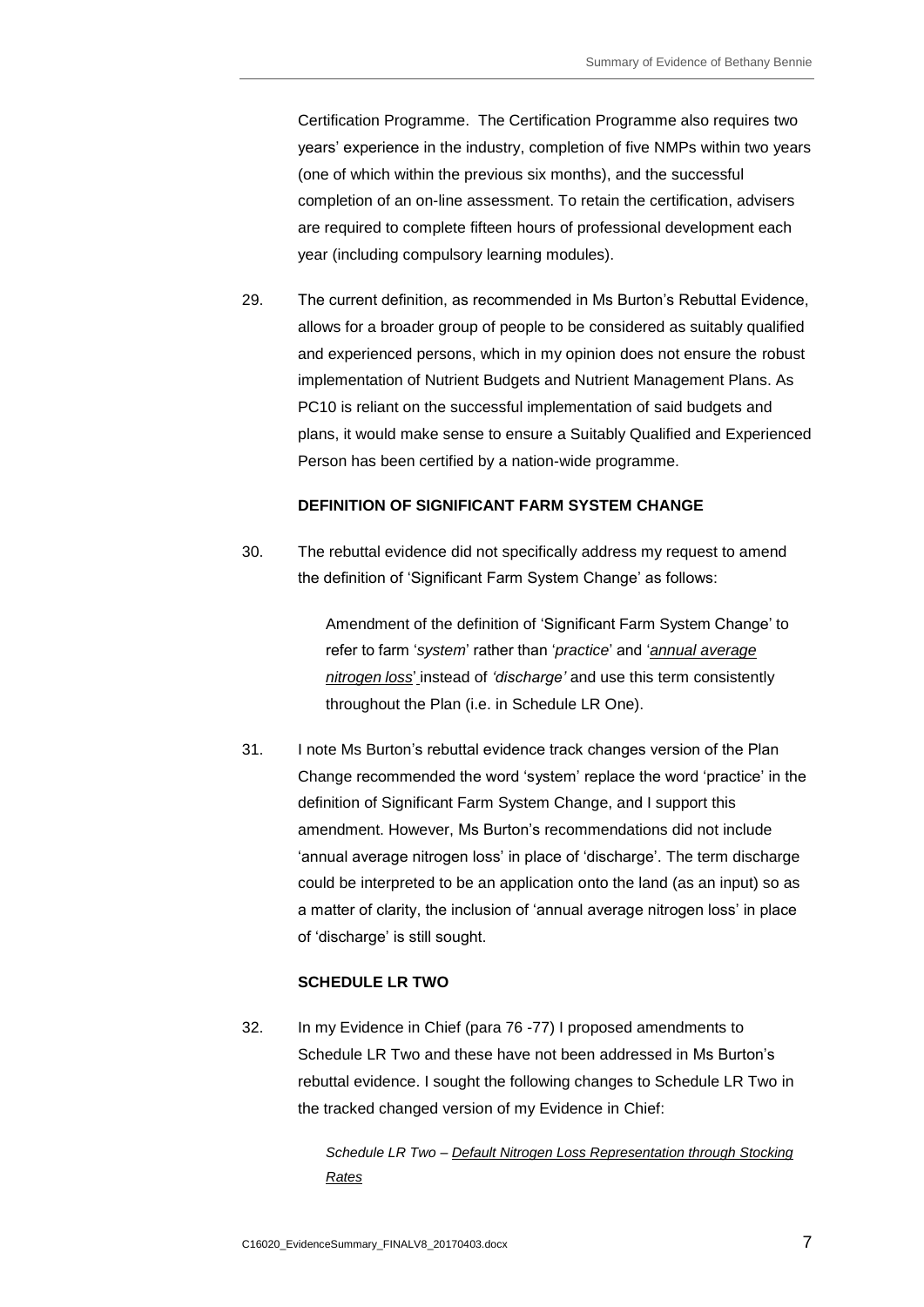*The following stocking rates represent as estimate of default nitrogen loss. The table shows how many animals are allowed per hectare of effective area at any point in time to comply with the permitted activity rule LR R4. The below table provides for efficiencies in administration where detailed nutrient modelling of farm system nitrogen losses is not necessary. For mixes of stock classes, the total hectares required must sum to less than or equal to the property's effective area (in hectares). The below stocking rates comply with the permitted losses provided and definition of low intensity farming activity.* 

33. My recommended amendments to Schedule LR Two sought to clarify that Stocking Rate limits are default representations of the nitrogen loss value and have been introduced for efficiencies in administration and capability to manage small properties. Also to provide the nitrogen loss value which provides for permitted activity land use under LR R4 and LR R7 using Schedule LR TWO.

Bethany Bennie Planner Boffa Miskell Limited 3 April 2017